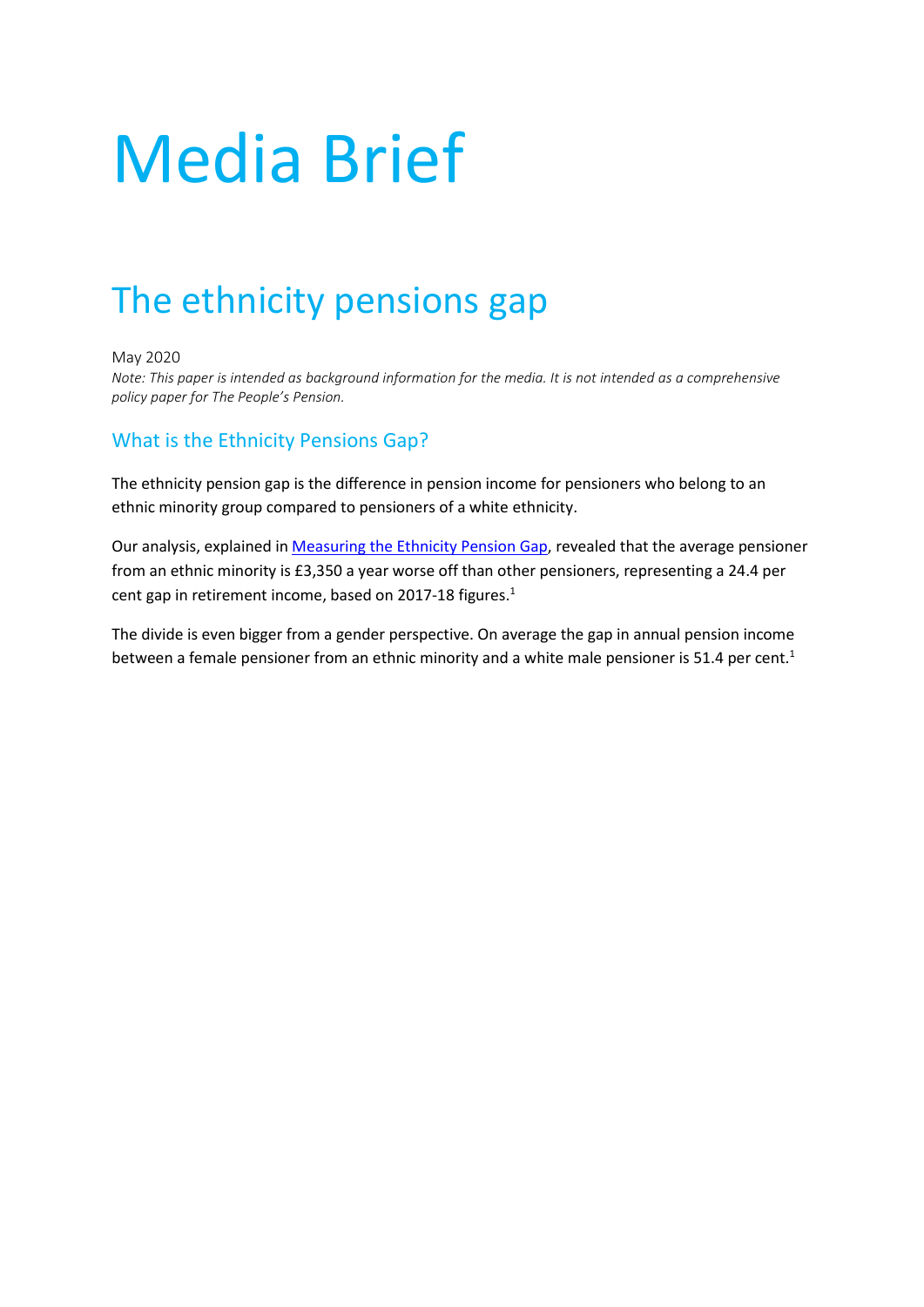The analysis, based on Government data, shows a breakdown of the size of the ethnicity pensions gap for defined ethnic groups<sup>1</sup>:

|                                                                 | 2017-18 |
|-----------------------------------------------------------------|---------|
| <b>Black African, Caribbean</b><br>or Black British             | 26.9%   |
| Mixed or multiple<br>ethnic groups                              | 12.8%   |
| Asian (Chinese, Indian,<br>Bangladeshi, Pakistani, Other Asian) | 30.35%  |
| Other ethnic group<br>(Arab, Other ethnic group)                | $-6.0%$ |

Source: FRS Data 2017-18

Note: A negative gap indicates that pension earnings for that group were higher than for pensioners from White ethnic groups.

The ethnicity pensions gap is a problem that will only increase unless action is taken, as the proportion of the UK population that identifies as Black and Minority Ethnic is projected to grow by about 50 per cent between 2011 and 2051 (from 14 per cent to 21 per cent), as well as age significantly over the same period).<sup>2</sup>

### The causes of the gap

The ethnicity pension gap is driven by several, complex factors, largely relating to inequalities in the job market, ineligibility for workplace pension schemes and an historic ethnicity gap in the state pension.

These include:

• Inequality in the level of state pension by ethnic group, where there is an ethnicity gap of £600, reflecting the fact that some ethnicities have below average rates of employment. This gap is likely to narrow due to state pension reforms.

• The cumulative impact on workplace pensions over time of some members of ethnic minorities earning less on average than people of a white ethnicity (both through lower employment rates and ethnicity pay gaps).

• The current minimum contribution threshold and earnings trigger of £10,000 for auto-enrolment depress ethnic minorities participation rates. People from ethnic minorities are twice as likely to live in poverty compared to white people across Britain.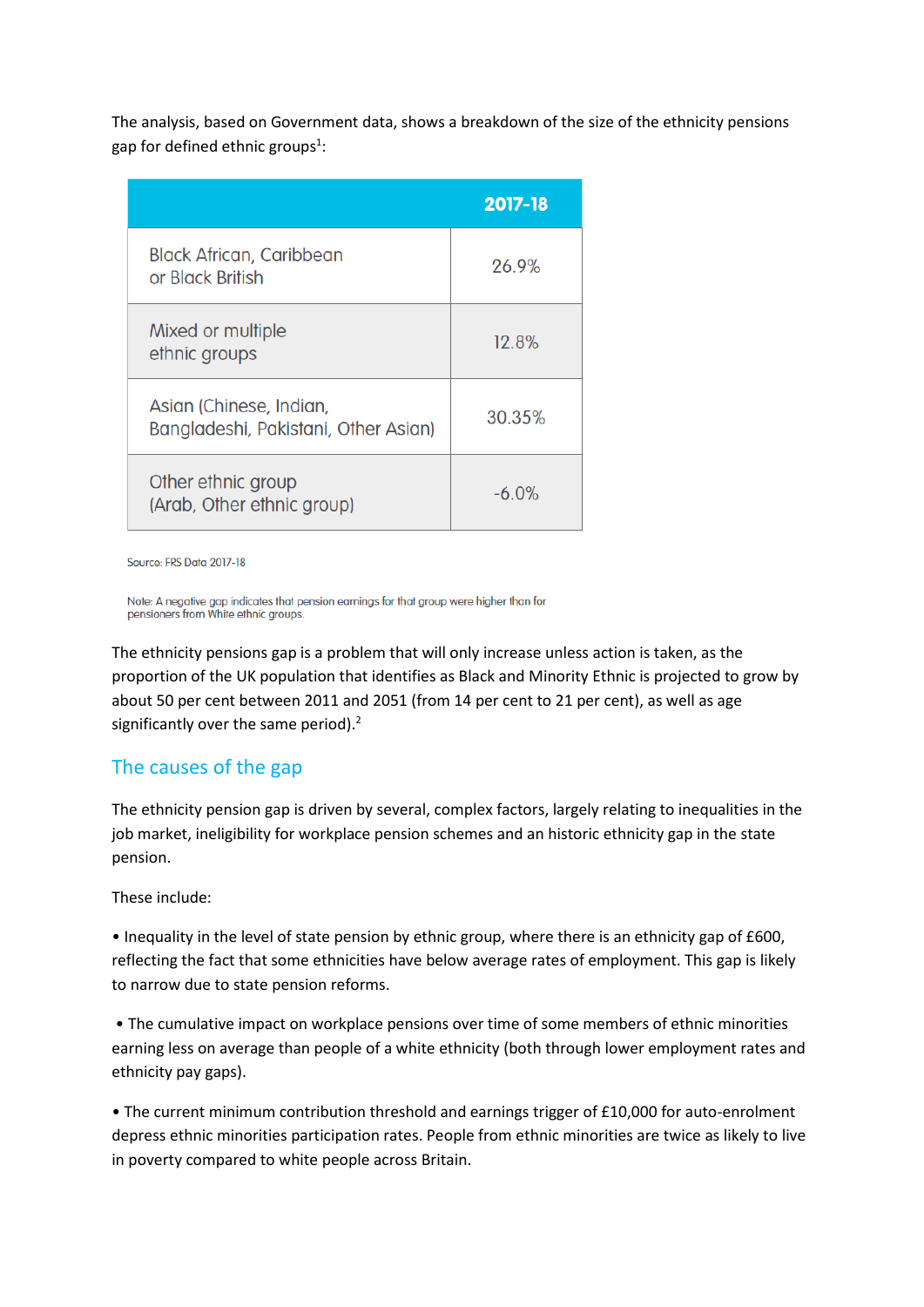# Closing the gap

#### **Reform of state pension**

While recent reforms to the State Pension, which introduce a more flat-rate benefit and should reduce the level of variation in state pension awarded by ethnic group in the future, an ethnicity state pension gap is likely to persist unless other factors are also addressed.

The new State Pension also makes less provision for dependent spouses (either through entitlement to a pension on a partner's contribution record or through inheritance of state pension) than the old system. This will have a greater impact on those ethnic groups that have higher levels of female economic inactivity.

This group is more likely to be adversely affected by the move towards a more individual state pension than others. We believe that a new Pensions Commission (explained further down) should consider these issues.

#### **Reform of automatic enrolment**

Removing barriers to membership of occupational pension schemes is crucial to closing the gap because ethnic minority employees are more likely to be low earners excluded from autoenrolment. The earnings trigger for automatic enrolment currently sits at £10,000 – a figure that disproportionately excludes members of ethnic minorities with lower average earnings from occupational pension provision.

We want the Government to implement recommendations from its own Automatic Enrolment Review of 2017<sup>4</sup>, which would benefit millions of workers. We want ministers to implement the report's recommendation which would require pension contributions to count from the first pound earned rather than from the National Insurance Lower Earnings Limit of £6,240. This should disproportionately benefit employees from those ethnic minorities, who have lower average earnings.

#### **A new Pensions Commission**

In January 2020, a cross party report by think tanks The Fabian Society and Bright Blue, recommended the establishment of a new Pensions Commission, which received backing from the Pensions Minister.

A Commission would have a broad remit, but we believe it would be particularly important for it to consider what level of income is required for a decent standard of living in retirement and whether increases to the minimum contributions under automatic enrolment are needed to ensure all workers have an opportunity to achieve this.

Such a commission would also be able to consider data on pension provision by ethnicity and consider policies that might be necessary to tackle the ethnicity pension gap.

#### **Improve pension provision for the self-employed and those in the gig economy**